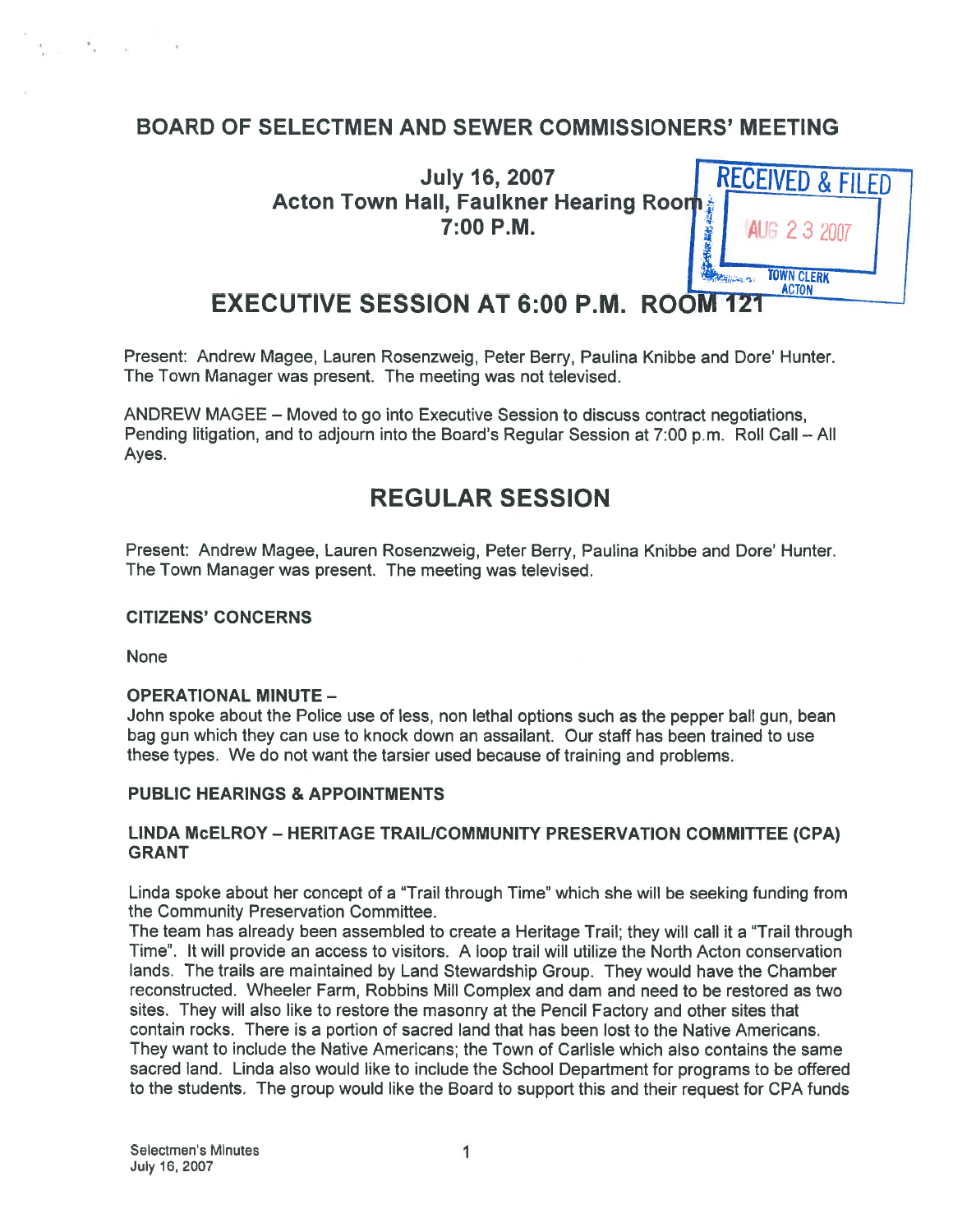in the next round. Dore' asked for map of the eight communities that have the sacred sites. Dore' felt it would be helpful to the Board and the CPC.

Andy noted this is <sup>a</sup> good project for the use of CPC funds.

Controlled the controller

Lauren asked about the change and that signage be low key. Linda said that we are <sup>p</sup>lanning to erect some type of informational pane<sup>l</sup> and she did not want to see more large kiosks. Lauren asked about the "shack" on Wheeler Lane and she did not want it removed/taken down.

Peter approved of this presentation and urged Linda to continue to work with staff to move it forward to CPC for funding. The Board will evaluate the proposal with the other CPC submissions at the appropriate time.

#### OVERSIGHT MEETING WITH THE CABLE ADVISORY COMMITTEE

Fritz Reip and Mark Eisenberg of the Committee were present. Lauren thanked them for coming in and noted that John Covert will be coming. Fritz thanked Lauren for participation in the committee. Fritz outlined the issues that they participate in. Fritz said it was an outstanding year and noted that we have two cable choices for the citizens. Dore' noted that he wants <sup>a</sup> good long meeting in September to work on the issues and changes expected for the upcoming renewal.

Peter asked the committee about Jonathan Chinitz's complaint about the School Committee quality of transmissions. It is <sup>a</sup> problem due to them changing their locations and lack of proper equipment.

Paulina spoke about Verizon not televising the Selectmen's meetings. The committee said that there are negotiations going on to address this. Ultimately Verizon must negotiate the terms of license.

(Chairman Hunter added that he wanted to organize <sup>a</sup> Special Board Workshop Meeting in September to include the schools and Counsel) It was suggested that it be on the  $17<sup>th</sup>$  at 7-10 P.M.

#### SITE PLAN 06/05/07-411, 253 MAIN STREET, KENNETH SUNDBERG

Meeting is continued to September  $24<sup>th</sup>$  at 7:45. ANDREW MAGEE – Moved to approve. LAUREN ROSENZWEIG — second. UNANIMOUS VOTE

#### ACTON COMMUNITY HOUSING CORPORATION (ACHC) WILLOW/CENTRAL

Nancy spoke about the process and those here to be recognized for their contribution to the success of this project. Nancy gave an overall review of the last four years. ACHC are finished with their work. Mark O'Hagen will build the three unites in the project. Nancy wanted to thank the ACHC for all their work. She thanked the Board for their suppor<sup>t</sup> and providing the staff. The Willow Central neighborhood was supportive and had concerns about what would be allowed on that site if not rehabilitated by the ACHC. They could have had tall buildings and would not be not in the neighborhood character. Nancy thanked the town staff for all their work on this project. Corey York discovered the boundaries mistakes; they lost 750 feet of building and frontage. Don Johnson asked the Flannery's for an easement and they said they would give the easement. CPA funded the \$760,000 reques<sup>t</sup> for land acquisition. They then asked if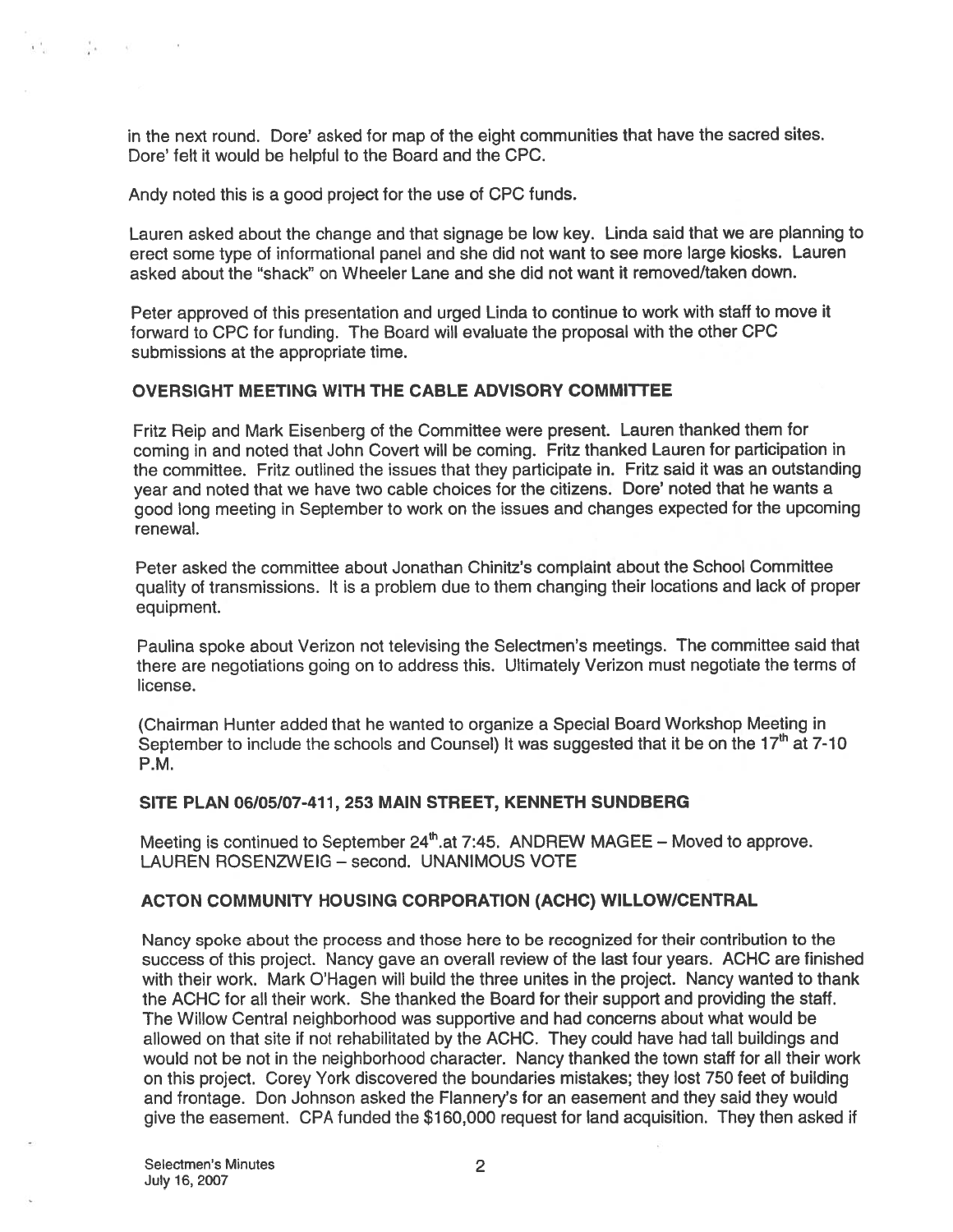state of the company

ੇ ਦੱਖ-ਦ

stepped up on behalf of the Steinburg-Lalli Foundation and made <sup>a</sup> generous gift to the project. Mark O'Hagen submitted <sup>a</sup> plan and was awarded the project. The final event was having David Bannard to do pro-bono work for them. Mark thanked the town for the four years of work to ge<sup>t</sup> to this point. He is taking this project very seriously. Mark thanked the Middlesex Bank and Kathy Netburn for their work in resolving the issues and offering to reduce their fees as <sup>a</sup> contribution to this project. DORE' HUNTER — Moved to sign the Motion (attached) as provided by Town Counsel.

### TOWN MANAGER SEARCH COMMITTEE, NANCY TAVERNIER

Nancy Tavernier reported on the progress the committee is making progress on the search. They will bring 3-5 people to the Board when they finish their work. They will be working on questions and materials that they want from the candidates. They will have <sup>a</sup> Public Informational Forum on July 25 at 7:30 in the Library. The Committee is gathering information from the public about what they want from <sup>a</sup> Town Manager. Peter said that there are approximately 30 applications so far. They will have candidates to the Board in November. Lauren sat in on one of the meetings, and noted that this is an extremely invested group and has come up with <sup>a</sup> lot of ideas. Lauren said Don's memo helped her with her mindset.

Paulina too attended the meetings and was impressed with the thoughtful manner that is being used. Paulina said she felt that our citizens should not be deemed "customers;" she urged them to think of those in town as citizens not customers. She thinks we are going through <sup>a</sup> change of how citizens interact with the town.

Paulina asked if the public forum could be video taped so she could watch it when she returned from vacation.

Andy commented on Don Johnson's memo and found it very helpful.

Terra Freidrichs asked about this "List" and that she would like <sup>a</sup> copy. She wanted an email shell of concerned citizens developed.

### COMMON VICTUALLER LICENSE, 55 GREAT ROAD, MCDONALD'S

Chairman Hunter open the hearing by reading the Public Notice and he inquired if the applicant' representative was in attendance. Mrs. Wright responded she was the franchisee and she was available to answer any questions the Board may have.

Chairman Hunter reviewed the application and asked the applicant why she has requested public service hours of <sup>5</sup> AM to Midnight Monday through Saturday and <sup>5</sup> AM to 11 PM on Sundays.

Mrs. Wright responded that the hours of operations were in response to customer needs and noted McDonald's national advertising <sup>p</sup>lan, which is promoting breakfast hours beginning at 5AM.

Selectman Magee inquired as to the hours of operation delineated in the appropriate site plan/special permit decision. Staff responded the hours set forth in the decision are 5Am to midnight and that deliveries are prohibited between 10 PM and 6 AM.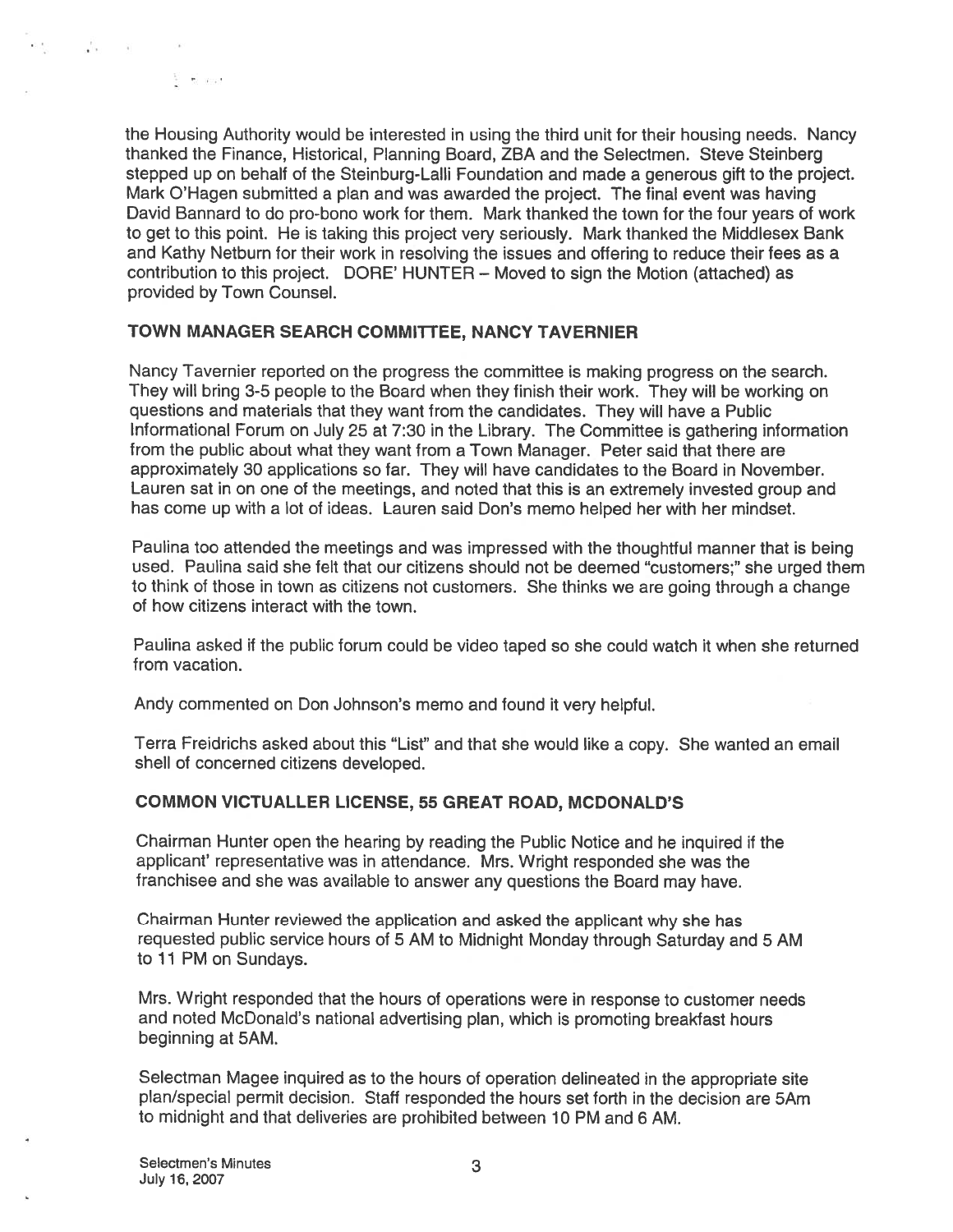$\sim$   $\sim$   $\sim$   $\sim$ 

ANDREW MAGEE — Moved to approve the Common Victualler license with the hours approved in the Site Plan Decision. PAULINA KNIBBE — second. Discussion continued.

Mrs. Wright noted that McDonald's is advertising <sup>a</sup> five <sup>o</sup>'clock morning opening. Customers will be allowed in at 5:00 a.m.

Peter Berry asked about the stairs and accessibly of the stairs. The proponen<sup>t</sup> said that they have built the <sup>p</sup>lan according to the required specifications under the Site Plan Decision.

Arthur, <sup>a</sup> neighbor urged them to consider the neighbors because of the activities involved at this site.

Daniel Wagner, 54 Great Road complained about the lighting, water runoff and hours. He also accused McDonald's of using town land. Dore' asked John to ge<sup>t</sup> the information about the land issue that Mr. Wagner complained about.

Andy spoke about Mr. Wagner's mis-statements and noted that the Town asked the developer to relocate the building to resolve some of Mr. Wagner's concerns. The Town and Board are not breaking any rules and regulations.

ANDREW MAGEE -Moved to amend the Motion to have the Common Victualler License issued with the hours requested 5:00 a.m. to 12:00 a.m., Monday through Saturday, and 5:00 a.m. <sup>1</sup> 1:00 p.m., Sunday, once the Occupancy Permit is issued by the Building Commissioner. LAUREN ROSENZWEIG- second UNANIMOUS VOTE

#### SELECTMEN'S BUSINESS

Notice and the second con-

#### TOWN-WIDE STREET SIGN REPLACEMENT

Dore' noted the new signs are required to conform to new federal regulations. HDC wanted to have Black/Gold signs in the Historic District. Dore' said that we have the green signs outside the districts.

Paulina wanted the green and white and black or gold and wanted the seal as on the Historic Districts sign sample. She didn't want all caps.

Andy liked the HDC sign and did like the title case. He liked the black sign in upper and lower case.

Paulina wanted to have the cross street posted on the signs and Dore' agreed.

Peter was willing to have the green upper and lower case on streets not in the Historic District.

Lauren agreed to the upper and lower green sign outside the Historic District with Street/Ave first.

The Board approved the Black and Gold with the New Town seal if lightened to show up better or old seal and black poles in the Historic Districts and that they be have green and white with the seal at all other locations.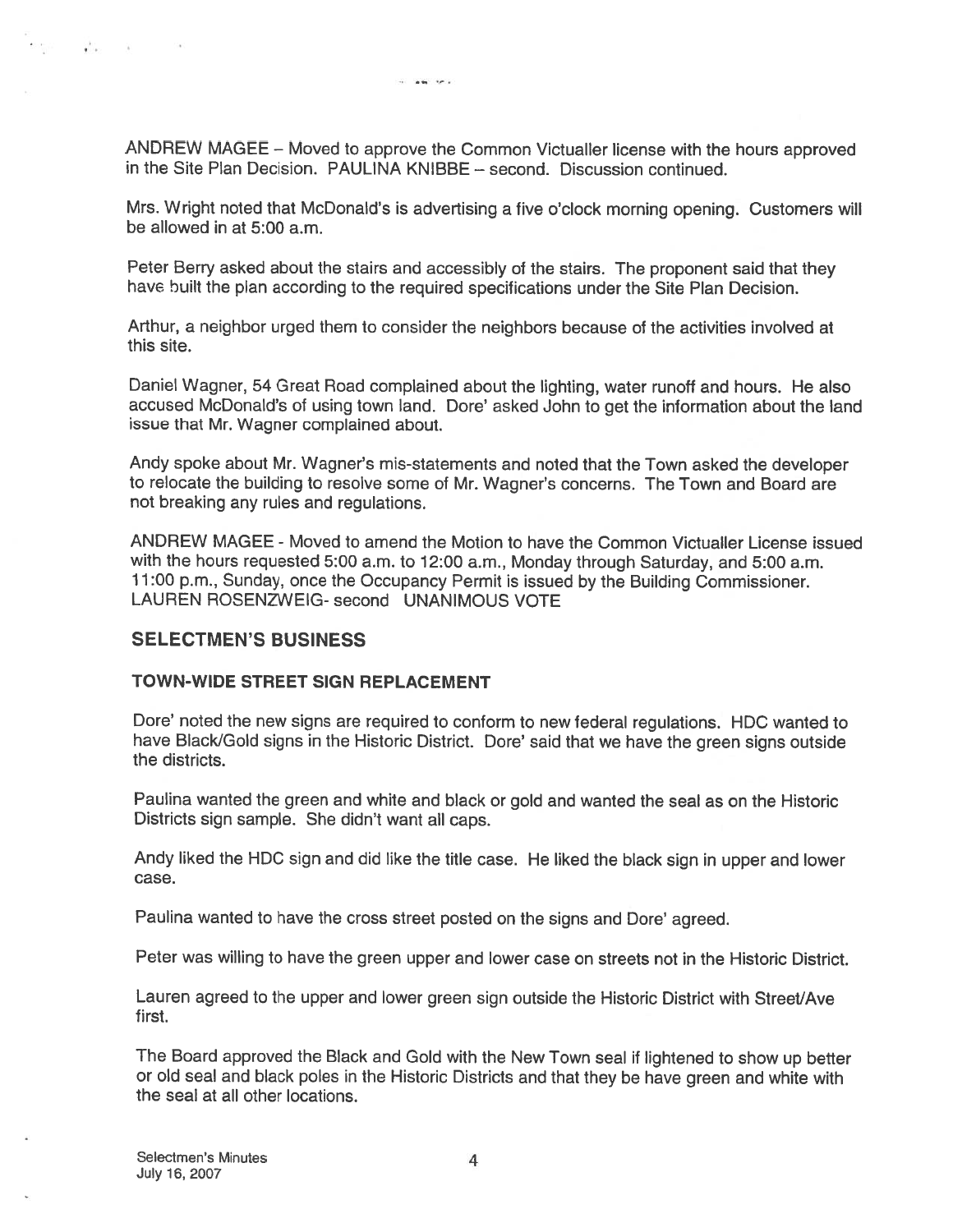### DRAFT BANNER POLICY

eng<sub>an m</sub>ang masa ma

The banners will be displayed in front of town hall. Dore' said it should be for Veterans have served in <sup>a</sup> combat zone where combat pay is awarded. The number of days should be limited to 5. The banner is to be delivered to Municipal Properties for hanging. The creation of the banner is the sponsor's responsibility. They discussed <sup>a</sup> cap on the measurement of the banner. Dore' will work on #1. Paulina wanted to allow it for all serving at locations that the servicemen and women are sent.

Peter wanted recognition of any one who served in the Guard and Reserves. The Board will review this policy at the next meeting.

The Board made recommendations as to coverage and time of display, and asked that it be brought back to the August 13<sup>th</sup> meeting.

#### BUILDING DEPARTMENT PROPOSED FEE INCREASE

LAUREN ROSENZWEIG — Moved approve the reques<sup>t</sup> of recommended changes in the fees per the Building Commissioner's memo. ANDREW MAGEE - second. UNANIMOUS VOTE Andy wanted to see fees reviewed again before too long so that it would not be so long <sup>a</sup> time before the fees are reviewed for increases.

John was asked to review the departmental fees, much the same way as we review the Capital Plan so we have something we can flag. John felt we should review the fees each year.

The consensus of the Board was that all fees be reviewed to actual costs on <sup>a</sup> five year basis. All fees with be adjusted per year on <sup>a</sup> factoring basis.

### LEGISLATIVE LIAISON TASK FORCE

Paulina spoke about the recommendation of Jonathan Chinitz's memo regarding the formulation of Legislative Liaison Task Force. Paulina felt it was appropriate to have <sup>a</sup> BOS member serving on this committee. Dore' asked John if he had comments regarding this. John felt that it was <sup>a</sup> good thing to have everyone informed. This would help to know when <sup>a</sup> legislative matter is coming up so we have more time to address it. The process is difficult to work through. Dore' feels we should lobby the legislature. John suggested two members be appointed to make it an even number of representatives on this Task Force.

Lauren offered depending on the time commitment.

Andy noted that there is so much legislation and the issues are very wide ranging. Currently we have three broad and very different <sup>p</sup>ieces of legislation pending. He felt that it should be handled at the committee level.

Dore' felt that the volunteers would not work out and we should continue to express our interest in law changes and our need for time to react.

The current liaisons to the School Committee will act as contacts for this School Committee Task force. It is the responsibility of each Department, Board and Committee to track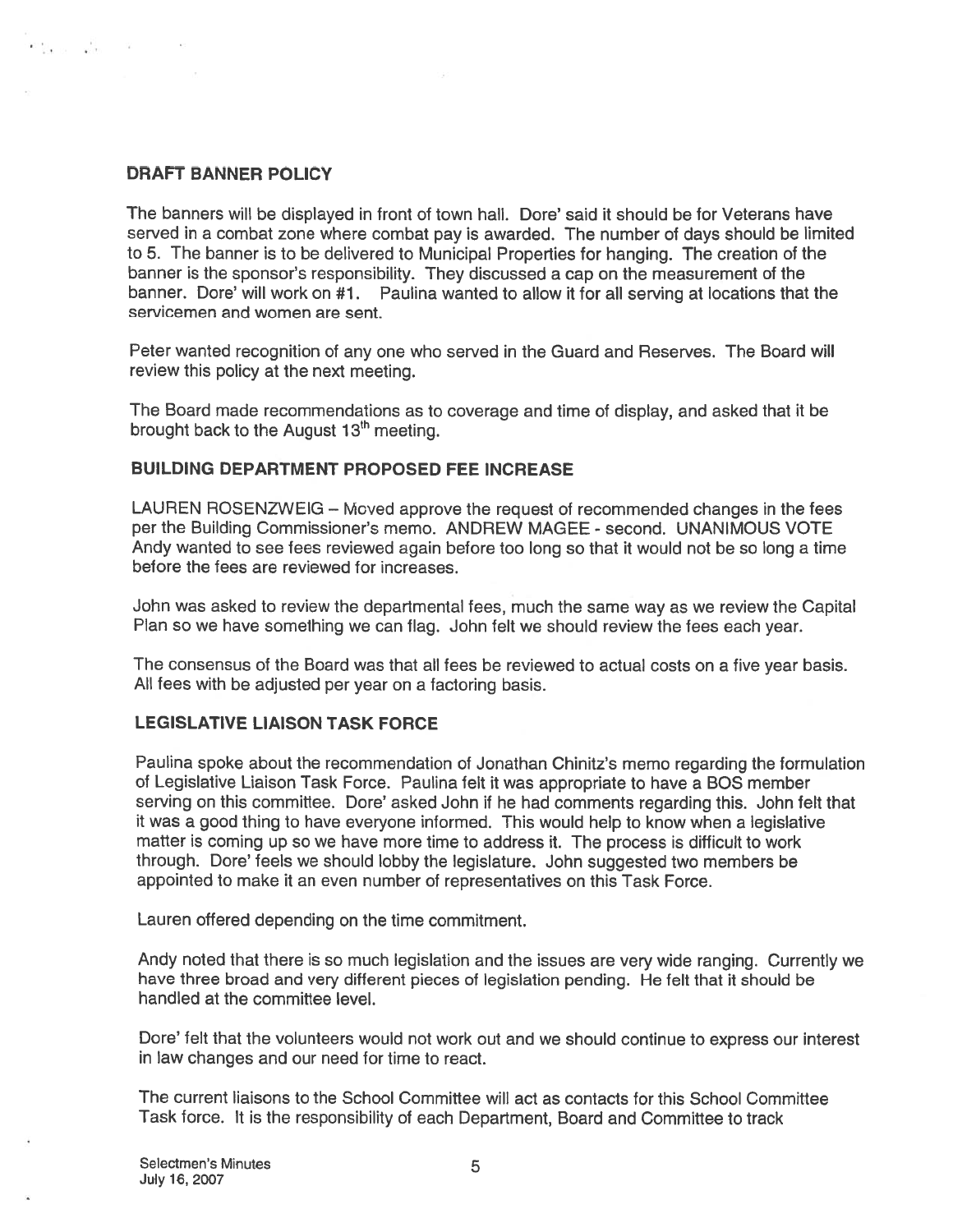Legislation and to make recommendation to the Town Manager for staff and BOS for Board and committees for Official Town Support for tiling.

 $\epsilon$ 

### CONSERVATION RESTRICTION, WOODLANDS AT LAUREL HILL

 $\mathcal{L} = \mathcal{L} \mathcal{L}$  . The set of the set of the set of the set of the set of the set of the set of the set of the set of the set of the set of the set of the set of the set of the set of the set of the set of the set of

Andy asked John to be sure that it contains the correct document, as he thinks he made changes that were not incorporated into the final document. Staff with review with Tom Tidman and bring back to the August 13<sup>th</sup> meeting if needed.

#### BRUCE FREEMAN RAIL TRAIL

Andy asked Roland to write the two versions of the letters to the MPO in the packet. Under the TIP, the Bruce Freeman Rail Trail (BERT) has had funding cut down to <sup>3</sup> million and they have also bumped it back several years. Andy asked Roland to draft two letters recording <sup>a</sup> strong disappointment in this action. Andy will do some wordsmithing and we also want the time line and funding held. We have been working towards this and we should be moved up for funding. Peter wanted Carlisle notified, and Lauren mentioned Gordon Feitman from Bedford. It was the consensus of the Board that Andy work with staff to redraft and submit to State no later than July 31<sup>st</sup> deadline.

#### OTHER BUSINESS

 $\mathbf{C}_{\text{eff}}$  ,  $\mathbf{C}_{\text{eff}}$  ,  $\mathbf{C}_{\text{eff}}$ 

Dore' gave an update on the Fire Station Task Force progress.

Dore' also updated the Board on the ALG meeting held today. Lauren felt they should continue to work the groun<sup>d</sup> rules at the next meeting of ALG. She wanted to know what issues the Town is expecting and to let the School Committee know and via versa.

Andy noted the next meeting of the WARC in the Library

#### CONSENT AGENDA

ANDREW MAGEE — Moved to hold the Minutes (#15). Paulina held Planning Board Gift. Lauren felt we needed to revisit the amount we charge for sidewalks. Lauren suggested that Paulina spea<sup>k</sup> with Roland. LAUREN ROSENZWEIG — second. UNANIMOUS VOTE

ANDREW MAGEE — Moved to accep<sup>t</sup> the Consent Agenda. LAUREN ROSENZWEIG second. UNANIMOUS VOTE

It was noted that the Sidewalk Committee develop <sup>a</sup> new costing system and derive an overall policy statement on sidewalk construction/waivers.

#### TOWN MANAGER'S REPORT

Paulina wanted <sup>a</sup> workshop to discuss the Budget. Andy suggested <sup>a</sup> Saturday meeting. Andy will not be at the August 13<sup>th</sup> meeting. August 6 at 8:00 a.m. was suggested.

The Board adopted the concep<sup>t</sup> of overall budget policy direction and asked staff to schedule two workshops for July 23 and August <sup>6</sup> for 8:00 am to 10:00 am.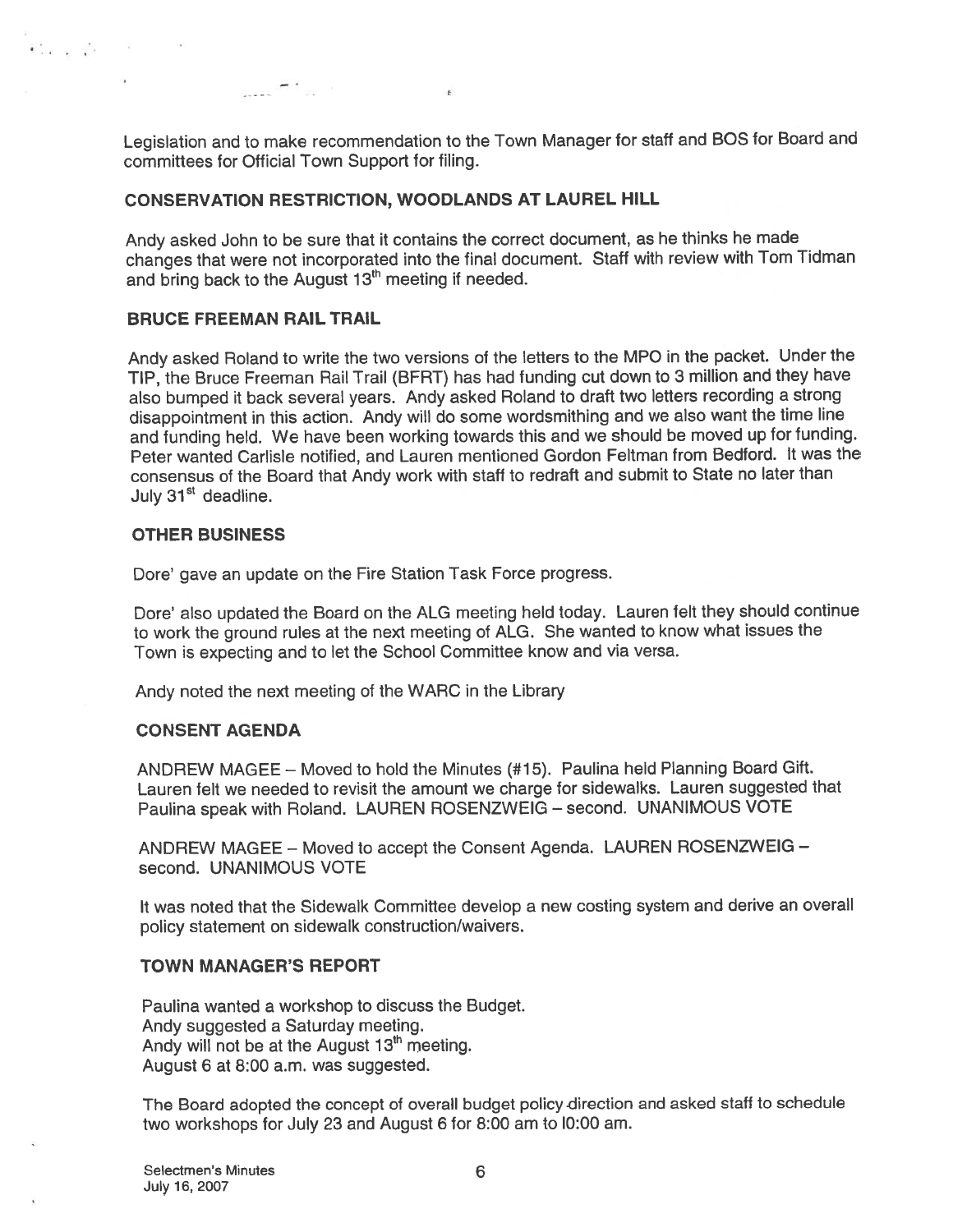EXECUTIVE SESSION

والمترافي والمتواطأ

 $\mathcal{L}^{\text{max}}$  . The  $\mathcal{L}^{\text{max}}$ 

 $\mathbf{u} = \mathbf{u}$ 

This Mayce<br>Christine Joyce/Refording Secty Clerk, Board of Selectmen

 $G(13)07$  $\overline{\phantom{a}}$ 

 $\pmb{\tau}$ 

 $\blacksquare$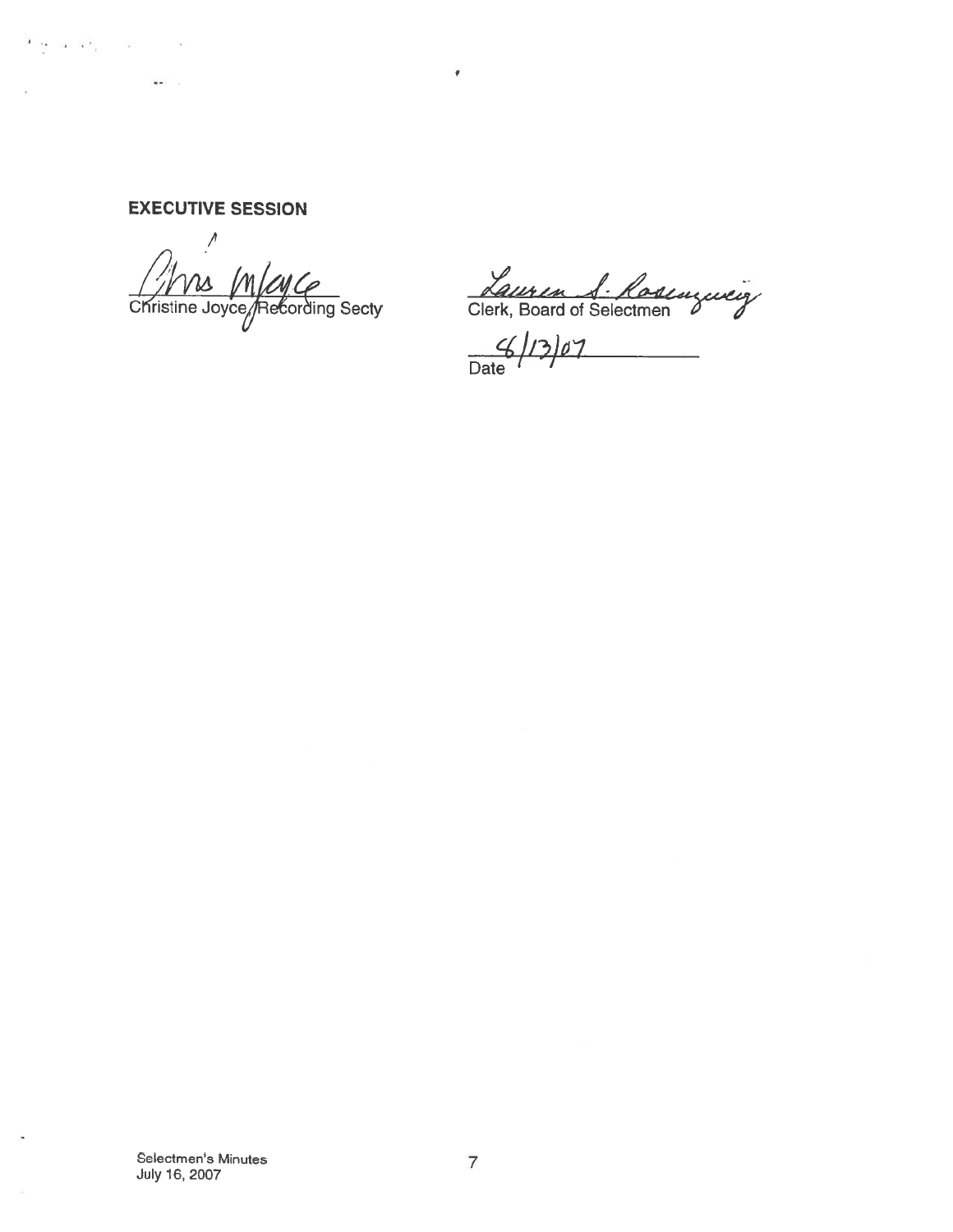# BOARD OF SELECTMEN & SEWER COMMISSIONERS' MEETING AGENDA

# EXECUTIVE SESSION July 16, 2007 at 6:00 Room 121

Francis Faulkner Meeting Room, Town Hall July 16, 2007 7:00 PM

# 6:00 P.M. — EXECUTIVE SESSION

I. CITIZENS' CONCERNS

 $\mathcal{R}_1 = \{x_1, \ldots, x_n\} \subset \mathbb{N}$ 

# II. PUBLIC HEARINGS AND APPOINTMENTS

- 1. 7:02 OPERATIONAL MINUTE The Temporary Town Manager will provide <sup>a</sup> brief repor<sup>t</sup> on topics of interest. Report on use of Less-Lethal Force by Police Department.
- 2. 7:15 LINDA MCELROY, HERITAGE TRAIL/COMMUNITY PRESERVATION COMMITTEE (CPA) GRANT Enclosed please find materials in the subject regard for Board consideration.

# 3. 7:30 CABLE ADVISORY COMMITTEE OVERSIGHT MEETING Enclosed please find materials in the subject regard, for Board consideration.

- 4. 7:45 SITE PLAN #06/05/07-411, 253 MAIN STREET, KEN SUNDBURG Enclosed please find materials in the subject regard, for Board consideration. (The applicant has asked for <sup>a</sup> continuance to August 13, at 9:00 P.M.)
- 5. 7:50 ACTON COMMUNITY HOUSING CORPORATION (ACHC) The ACHC will be in to discuss the Willow/Central Street project.
- 6. 8:05 TOWN MANAGER SEARCH COMMITTEE NANCY TAVERNIER Enclosed please find materials in the subject regard, for Board consideration
- 7. 8:15 COMMON VICTUALLER LICENSE, 55 GREAT ROAD, MCDONALD'S Enclosed please find materials in the subject regard, for Board consideration.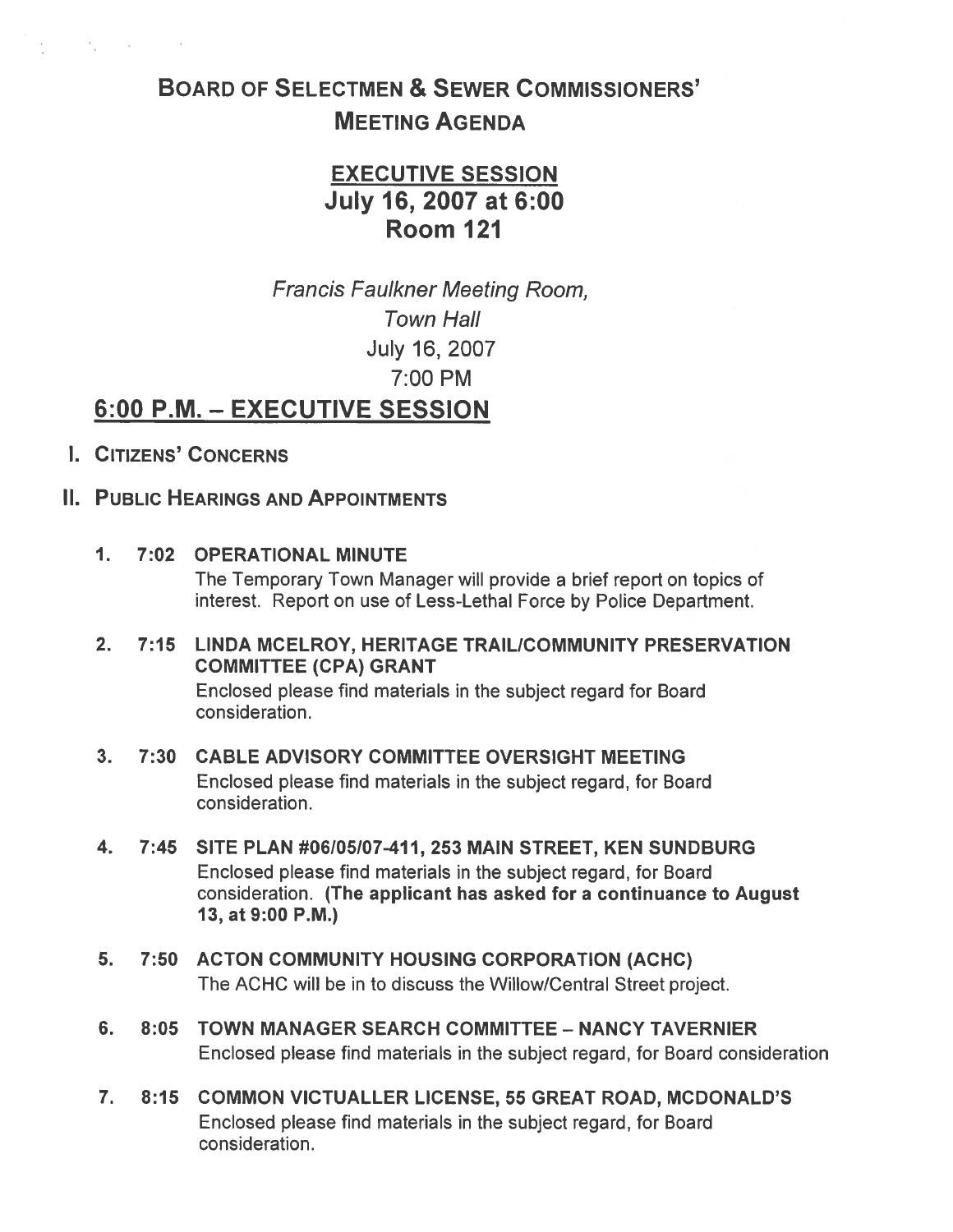# **III. SELECTMEN'S BUSINESS**

 $\mathcal{C}^{\mathcal{C}}$  , where  $\mathcal{C}^{\mathcal{C}}$  , and  $\mathcal{C}^{\mathcal{C}}$ 

# 8. TOWN-WIDE STREET SIGN REPLACEMENT

Enclosed <sup>p</sup>lease find materials in the subject regard, for Board consideration.

# 9. DRAFT BANNER POLICY

Enclosed <sup>p</sup>lease find materials in the subject regard, for Board consideration.

# 10. BUILDING DEPARTMENT PROPOSED FEE INCREASE

Enclosed <sup>p</sup>lease find Materials in the subject regard, for Board consideration.

# 11. LEGISLATIVE LIAISON TASK FORCE

Enclosed <sup>p</sup>lease find materials in the subject regard, for Board consideration.

12. CONSERVATION RESTRICTION, WOODLANDS AT LAUREL HILL Enclosed <sup>p</sup>lease find materials in the subject regard, for Board consideration.

# 13. BRUCE FREEMAN RAIL TRAIL

Enclosed <sup>p</sup>lease find materials in the subject regard, for Board consideration.

# 14. OTHER BUSINESS

Chairman Hunter will provide an update in regar<sup>d</sup> to the Acton Leadership Group materials

# IV. CONSENT AGENDA

## 15. ACCEPT MINUTES

Enclosed <sup>p</sup>lease find the Executive Session Minutes of May 29, 2007, for Board consideration

## 16. DOUGLAS AT DAWN REVOLVING ACCOUNT Enclosed <sup>p</sup>lease find materials in the subject regard, for Board consideration.

- 17. COMMITTEE APPOINTMENT, SIDEWALK COMMITTEE Enclosed please find <sup>a</sup> reques<sup>t</sup> from Selectwoman Knibbe , for Board consideration.
- 18. SENATOR RESOR, OPPOSITION TO HERBICIDE SPRAYING ALONG STATE HIGHWAYS (ROUTE 2) Enclosed please find materials
- 19. ANDERSON & KREIGER DISCLOSURE NOTICE REGARDING 40B PROJECT IN CONCORD, ESSCO LAND, OFF SUDBURY ROAD IN ACTON Enclosed <sup>p</sup>lease find materials in the subject regard, for Board consideration.
- 20. REQUEST FOR RELOCATION OF FIBER OPTIC CABLE FROM 17 WOODBURY LANE TO 468 MAIN STREET Enclosed <sup>p</sup>lease find materials in the subject regard, for Board consideration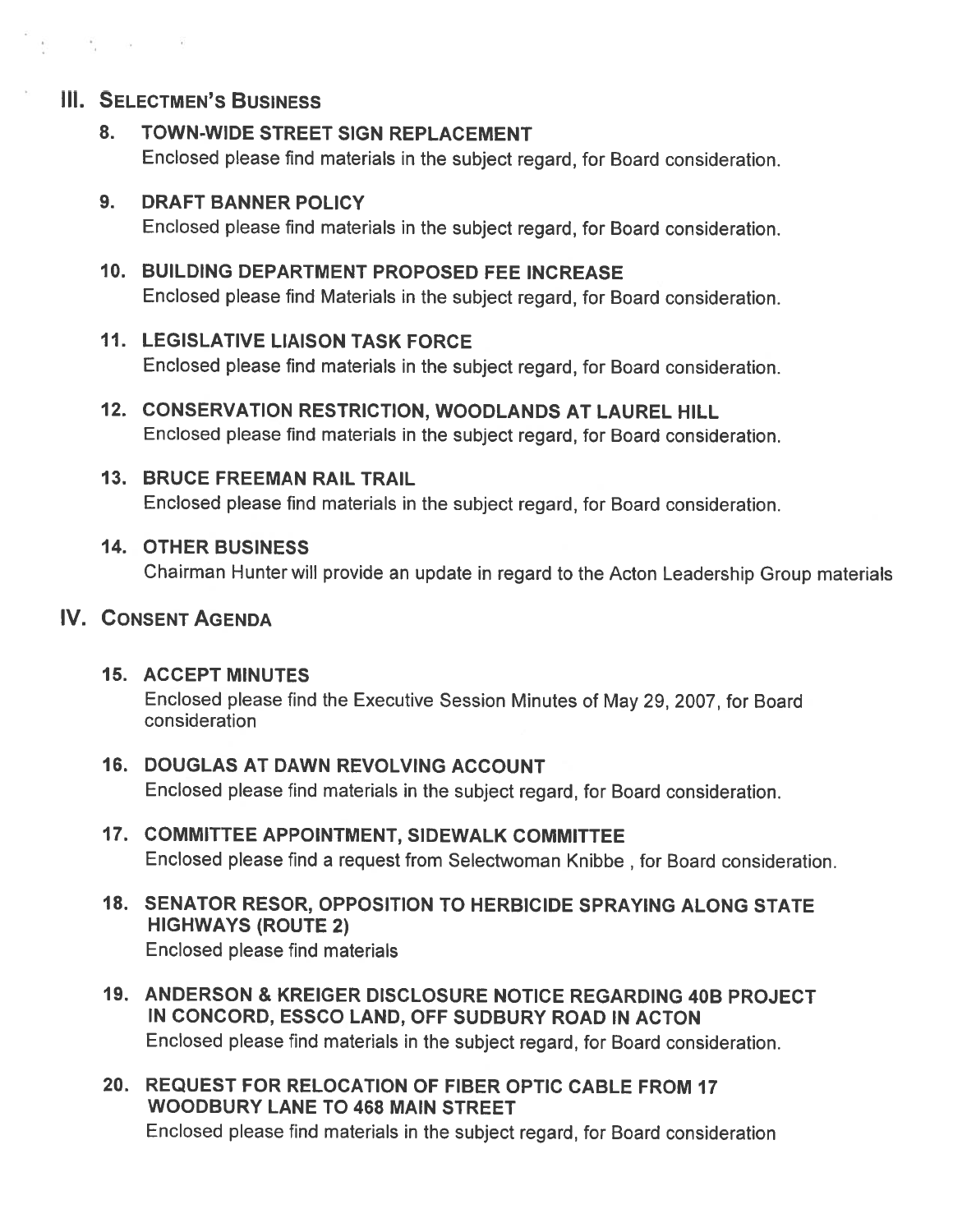# 21. SITE DEVELOPMENT PLAN #021191-03-388, 60 POWDER MILL ROAD, SECOND AMENDMENT OF DECISION

Enclosed please find materials in the subject regard, for Board consideration.

### 22. ACTON'S REPRESENTATIVE TO MINUTEMAN SENIOR SERVICES, SUZANNE M. BROZAK, TERM TO EXPIRE 6/30/10

Enclosed please find materials in the subject regard, for Board consideration.

### 23. ACCEPT GIFT, PLANNING BOARD

Enclosed <sup>p</sup>lease find <sup>a</sup> <sup>g</sup>ift in lieu of sidewalks of \$3,300.00 from Grassy Pond Place, for Board consideration.

## 24. ACCEPT GIFT, CITIZENS' LIBRARY

Enclosed <sup>p</sup>lease find <sup>a</sup> <sup>g</sup>ift of \$616.00 from the Library Auxiliary to be used for the Tot Time Program, for Board consideration.

## 25. ACCEPT GIFT, RECREATION COMMISSION

Enclosed please find <sup>a</sup> gift of \$100.00 from Roche Bros., to be used for refreshments at the T.J. O'Grady Memorial Skate Park Anniversary Celebration, for Board consideration.

# 26. ACCEPT GIFT, RECREATION COMMISSION

Enclosed please find <sup>a</sup> gift of \$2,384.02 from the Elias Fund, Inc, to be used for improvements to the T.J. 0. Grady Skate Park, for Board consideration

# 27. ACCEPT GIFT, RECREATION COMMISSION

Enclosed <sup>p</sup>lease find <sup>a</sup> <sup>g</sup>ift of \$500.00 from Steven R. Graham, Graham & Harsip to be used to help fund special events costs at Acton Day, for Board consideration.

# 2\$. ACCEPT GIFT, RECREATION COMMISSION

Enclosed please find <sup>a</sup> gift of \$1,176.57 from the Elias Fund Inc., to be used for Town resources cost for the Eliasfest Fundraising Concert held at NARA Park, for Board consideration.

## 29. ACCEPT GIFT, RECREATION COMMISSION

Enclosed please find <sup>a</sup> gift of \$100.00 from Carl Witthoft and Julie Jankelson, to be used for the Elm Street Lighting Replacement Project, for Board consideration

## 30. ACCEPT GIFT, RECREATION COMMISSION

Enclosed <sup>p</sup>lease find <sup>a</sup> <sup>g</sup>ift of \$100.00 from Justin and Mary Goodwin, to be used for the Elm Street Lighting Replacement Project, for Board consideration.

## 31. ACCEPT GIFT, RECREATION COMMISSION

Enclosed please find <sup>a</sup> gift of \$50.00 from Ruth Lull, to be used for the Summer Concert Series at NARA Park, for Board consideration.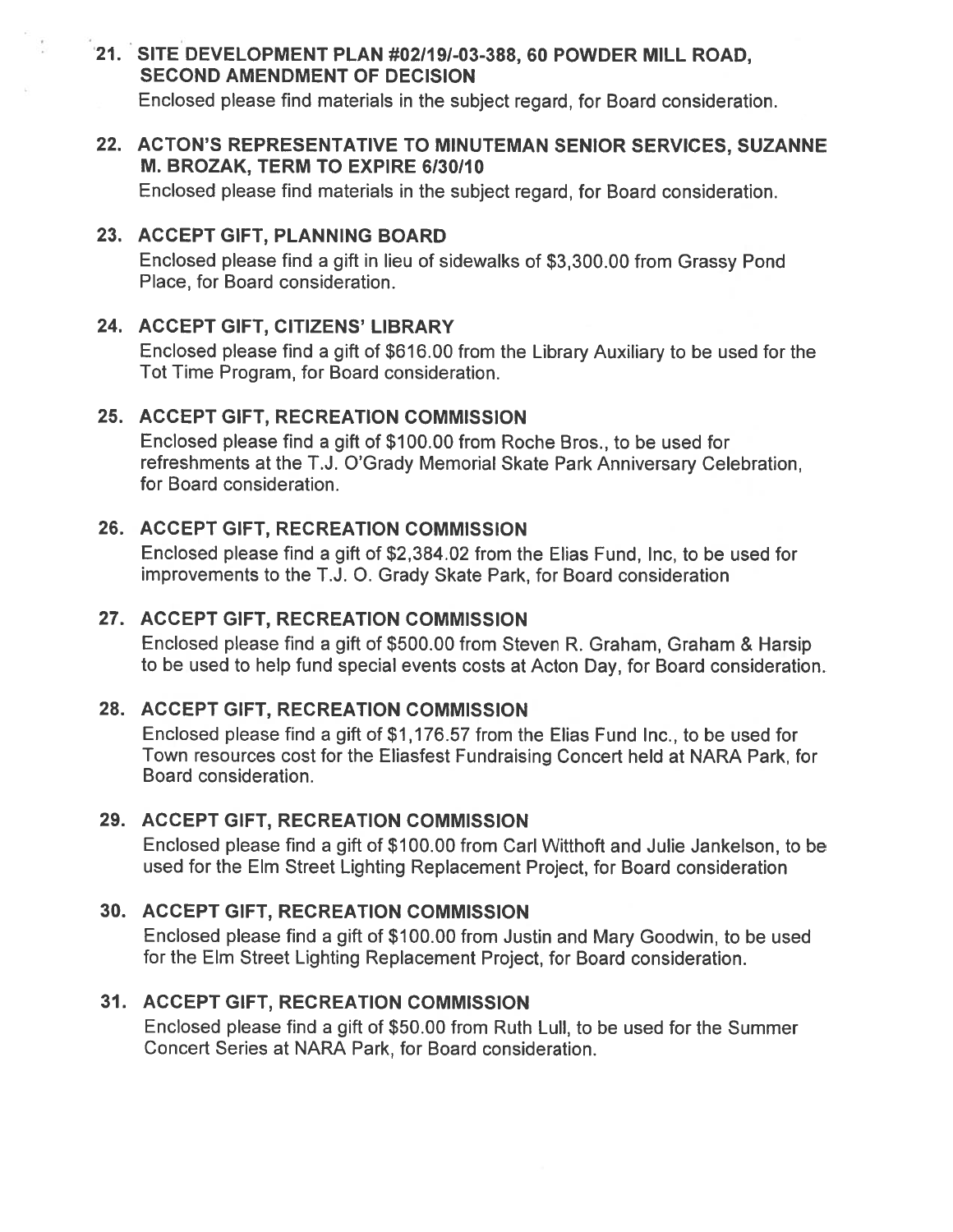# 32. ACCEPT GIFT, FRIENDS OF THE ACTON ARBORETUM

Enclosed please find <sup>a</sup> gift of \$360.00 from donations in honor of Henrietta Gasserts, for <sup>p</sup>lants that have been <sup>p</sup>lanted on the Arboretum's Wildflower Trail, for Board consideration

### 33. ETHICS DISCLOSURE — ACTON COMMUNITY HOUSING CORPORATION MEMBER

Enclosed <sup>p</sup>lease find materials in the subject regard, for Board consideration.

## 34. ONE DAY LIQUOR LICENSE, NARA PARK

Enclosed <sup>p</sup>lease find <sup>a</sup> reques<sup>t</sup> for <sup>a</sup> One-Day Liquor License from Ciena Corp., for <sup>a</sup> company outing, on August 23, 2007, for Board consideration.

# 35. DISPOSAL OF LIBRARY MATERIALS

Enclosed <sup>p</sup>lease find <sup>a</sup> reques<sup>t</sup> for permission to dispose of library materials, for Board consideration.

# 36. ETHICS DISCLOSURE - SELECTWOMAN KNIBBE

Enclosed <sup>p</sup>lease find materials in the subject regard, for Board consideration.

### 37. CONFIDENTIAL NARA YOUTH FEE WAIVER

Enclosed <sup>p</sup>lease find Confidential Materials in the subject regard, for Board consideration.

### 38. CONFIDENTIAL NARA YOUTH FEE WAIVER Enclosed <sup>p</sup>lease find Confidential materials in the subject regard, for Board consideration.

## 39. NEW VOTING MACHINE CONTRACT

Enclosed <sup>p</sup>lease find materials in the subject regard, for Board consideration.

40. CONSERVATION RESTRICTION, BUXTON, 484-486 GREAT ROAD Enclosed <sup>p</sup>lease find materials in the subject regard, for Board consideration.

# V. TOWN MANAGER'S REPORT

### 41. FY09 BUDGET PROCESS INITIATIVE Enclosed <sup>p</sup>lease find materials in the subject regard, for Board consideration.

# VI. EXECUTIVE SESSION

 $\mathcal{A}_\text{max}$  . The contract of the contract of the contract of the contract of the contract of the contract of the contract of the contract of the contract of the contract of the contract of the contract of the contract

## ADDITIONAL INFORMATION

Enclosed <sup>p</sup>lease find additional correspondence that is strictly informational and requires no Board action.

## MINUTES PENDING APPROVAL

May 21, 2007, May 29, 2007 Executive Session and June 25, 2007